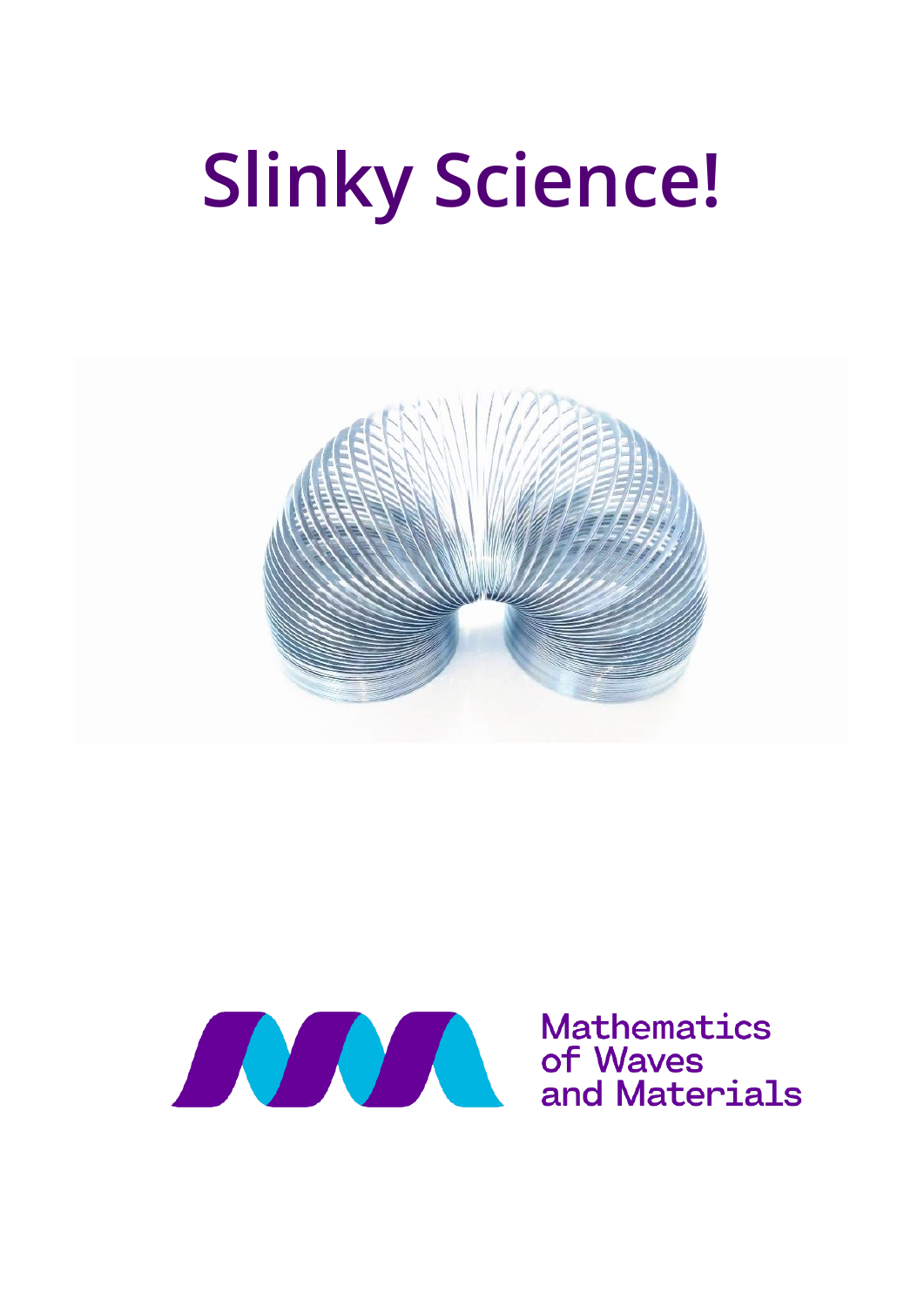# **Slinky Stairs Challenge**

## **What to do**

- 1. Build a staircase for your mini slinky to walk down. You could use a pile of books or cardboard boxes.
- 2. Hold one end of the slinky near the edge of the top step so that the other end hangs down towards the next step.
- 3. Let go. The slinky should flip end to end as it "walks" down the stairs. It takes practice, if the slinky tumbles, have another go!
- 4. Experiment with the height and width of the steps. What works best?

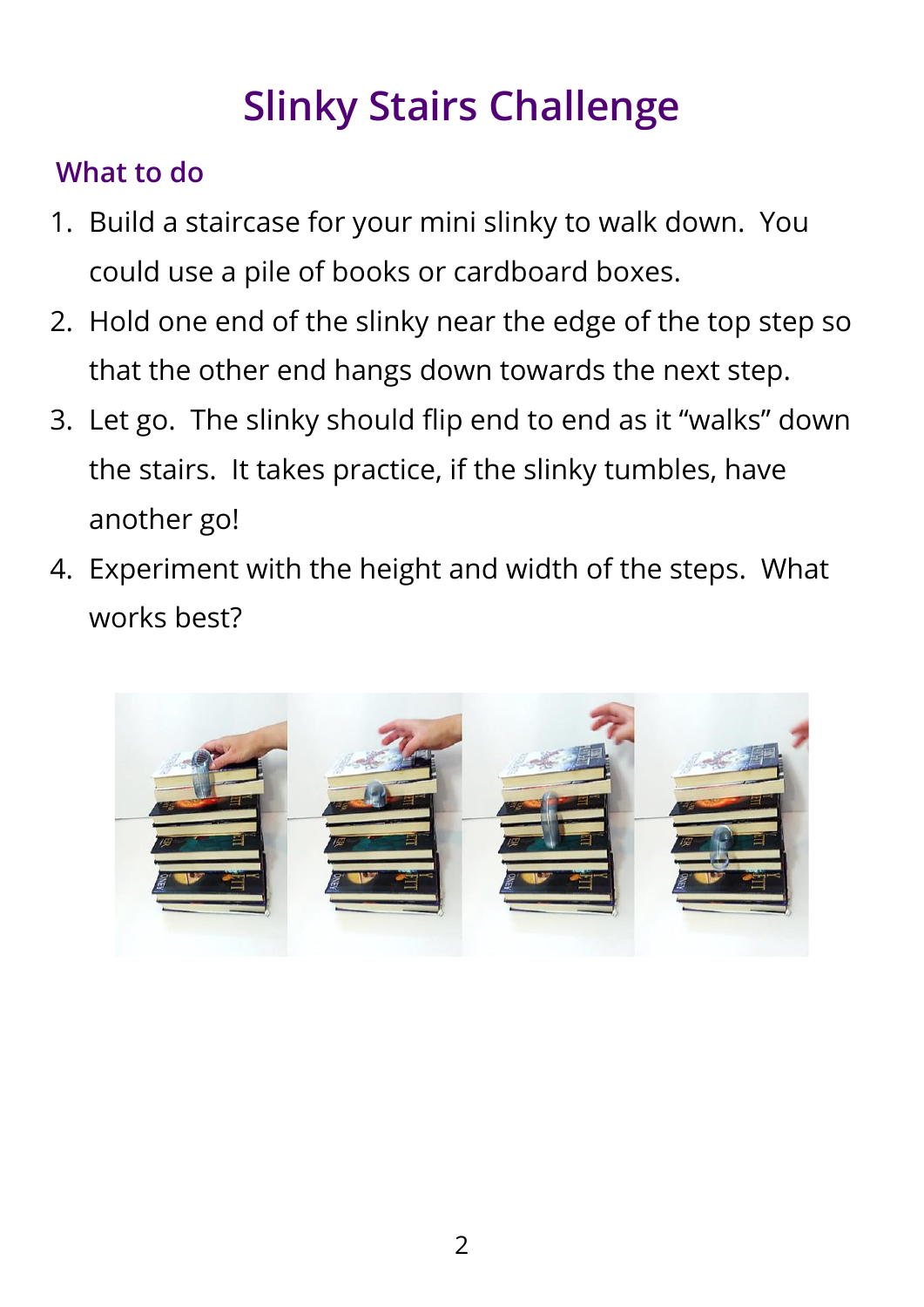# **Slo-Mo Slinky**

## **What to do**

- 1. Make sure there is lots of free space around you.
- 2. Hold the slinky up and away from you. Let the coils dangle.
- 3. Can you predict what will happen when you let go? **Will the coils close up as the slinky falls, before or after it falls, or not at all?**
- 4. Let the slinky go and watch carefully. You might have to repeat the experiment a few times! If you have a mobile phone, try filming it, and watching it in slow motion.
- 5. Find the answer on the back page!

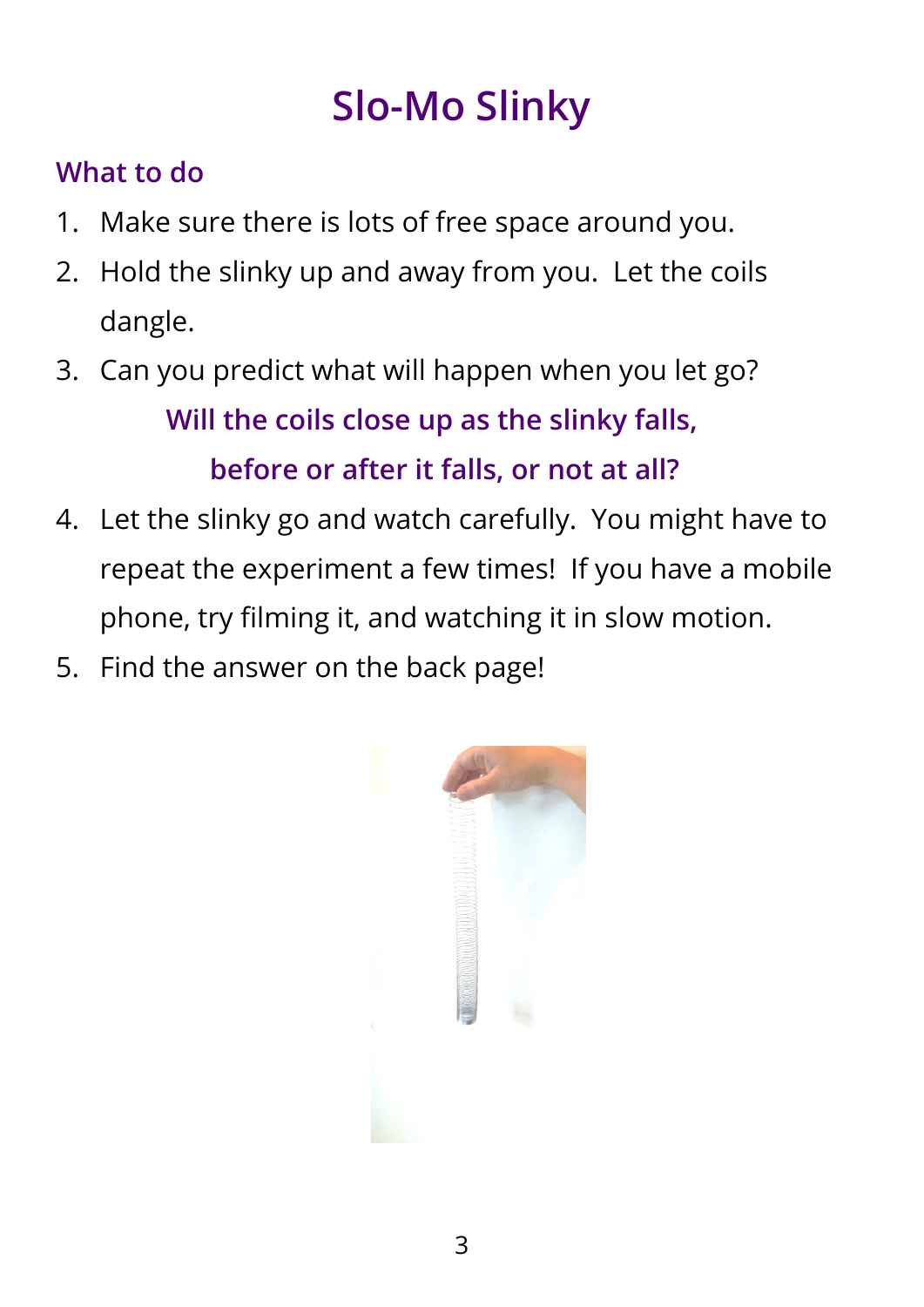# **Slinky Waves 1**

## **What to do**

- 1. Hold your slinky stretched out with one hand at each end.
- 2. Keeping one hand still, move your other hand back and forth towards the still hand.
- 3. Experiment with different speeds. What happens to the coils? Try marking a coil with a sticker or piece of string to help you see what is happening.



- The coils of the slinky bunch together and stretch apart.
- This is called a **longitudinal wave**. The particles in a longitudinal wave vibrate back and forth in the same direction that the wave energy travels.
- Sound waves in air are longitudinal. The air particles in a sound wave alternately bunch together and stretch apart, like the slinky coils.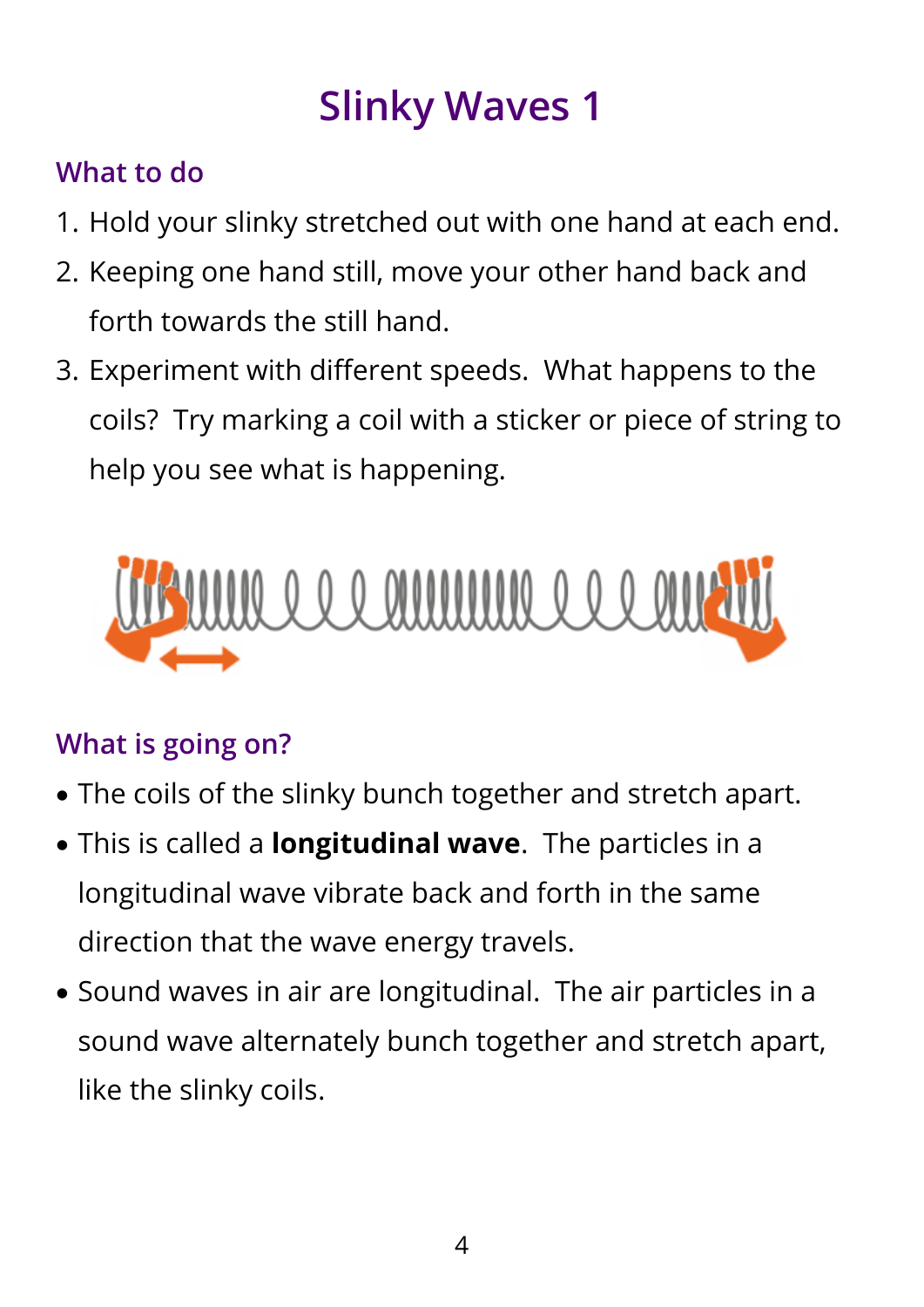# **Slinky Waves 2**

## **What to do**

- 1. Now wiggle your moving hand up and down, keeping the other hand still.
- 2. Start slowly and gradually increase the speed. What do you notice about the coils?



- You have made a **transverse wave** with your slinky.
- Transverse waves vibrate at right angles to direction the wave energy travels.
- The high points are called peaks and the low points troughs.
- The more rapidly you move your hand, the more peaks and troughs you can make with the slinky.
- Ocean waves and light waves are transverse waves.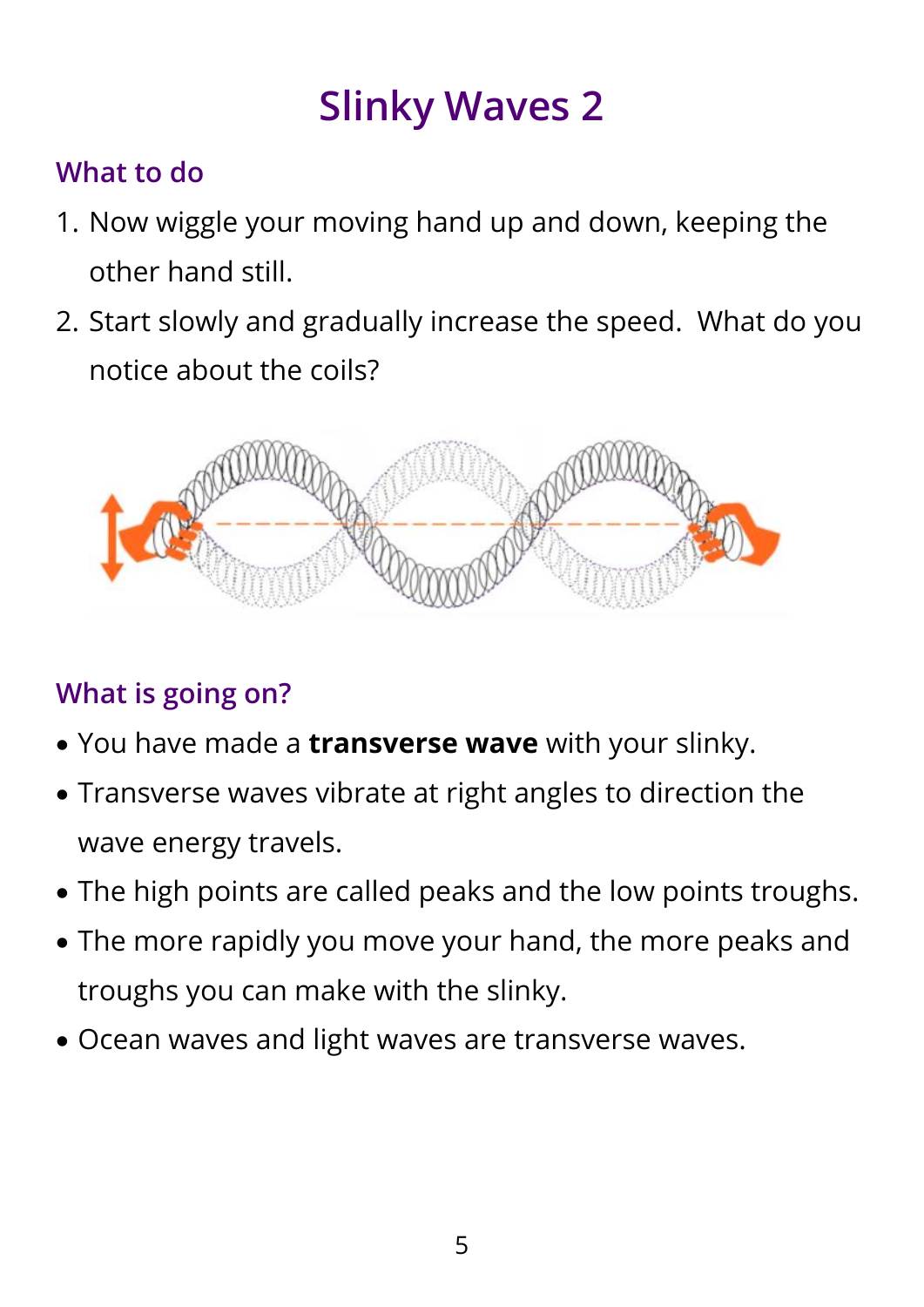# **Sci-Fi Slinky Sounds**

### **What to do**

- 1. Hold the slinky up and let the coils dangle. Shake it and listen to the sound.
- 2. Tape a plastic flowerpot to the top of the slinky so that its open end points away.
- 3. Holding flowerpot, shake the slinky about.
- 4. Is the sound different now? Can you say why?



- We hear sounds when a vibrating object makes the air around it vibrate.
- The vibrating air molecules make the ones next to them vibrate and so on, until the vibration reaches our ears.
- On its own, the slinky only has a small surface area to "push" against the air particles.
- With the pot attached, the vibrating slinky makes the pot and the air in and around it vibrate, too. The sound is much louder than the slinky alone. This is called amplification.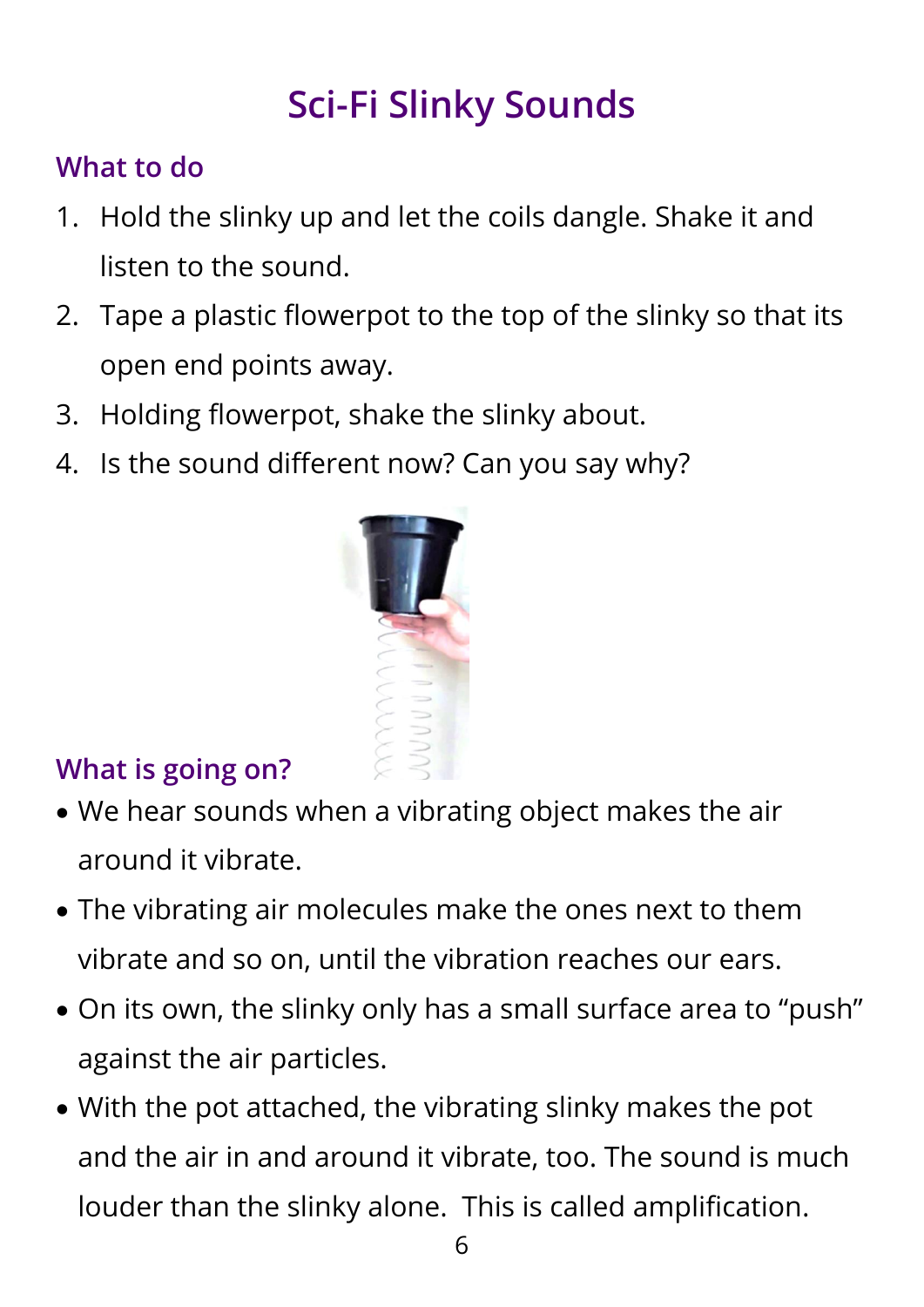# **Stringy Slinky Sounds**

## **What to do**

- 1. Tie two 30cm strings to the top of the slinky. Tie finger loops in the ends.
- 2. Shake the slinky and listen to the sound.
- 3. Put your index fingers in the loops and press them to your ears (**not in your ears!**).
- 4. Wiggle about so that the slinky moves. Is the sound different now? Can you say why?



- Most of the sounds we hear travel through the air around us, but sound can travel through solids, liquids or gases.
- Sounds travel more easily through solids than through air because the molecules in solids are closer together.
- What can you say about how the sound travelled from the slinky to your ears in each case?